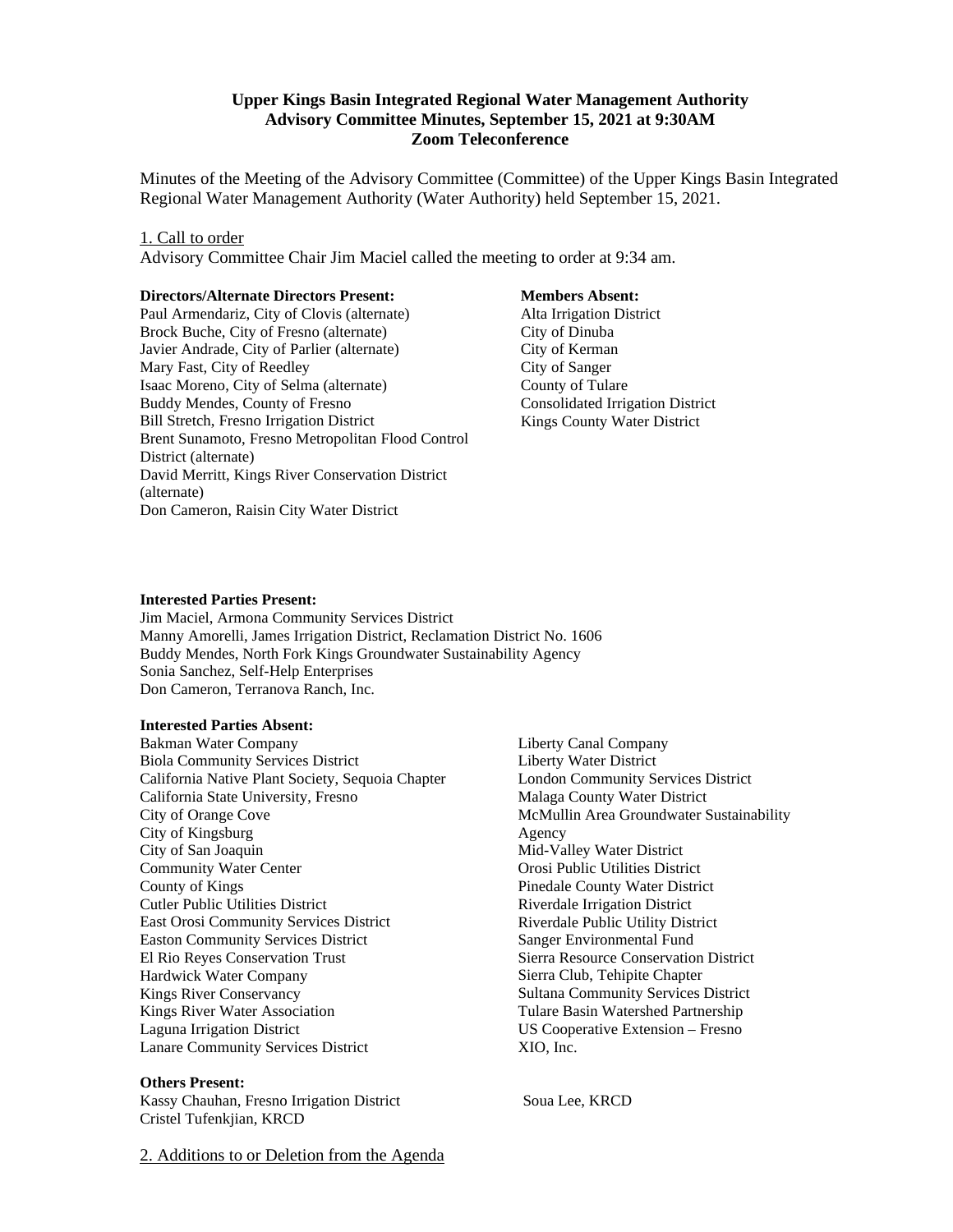None.

3. Public Presentations

None.

# 4. Approval of the June 16, 2021 Meeting Minutes

It was moved by Director Cameron, seconded by Director Mendes, and unanimously carried that the minutes of the June 16, 2021, meeting of the Advisory Committee be approved as presented.

### 5. Staff Reports

*A. Planning and Implementation Contracts* – Soua Lee provided updates on the Proposition 1 Round 1 IRWM Implementation Grant and Proposition 1 Disadvantaged Community Involvement Grant (Prop 1 DACI). Under the Prop 1 DACI grant, Malaga County Water District completed their planning project and Sultana Community Services District and East Orosi Community Services District are continuing their planning projects. Lee shared that through the Prop 1 DACI grant, Self-Help Enterprises has funding to assist underserved communities with preparing a Project Information Form to place their water projects on the IRWM Plan project list. The assistance from Self-Help Enterprises is available through the end of October 2021.

*B. Inter-regional and Statewide Coordination* – Lee reported that the IRWM Roundtable of Regions is planning a November IRWM Roundtable of Regions Summit with a theme focused on climate change.

*C. Public Information –* Lee reported that ACWA and DWR are working on updates to the Save Our Water campaign and new campaign materials will be made available soon. Lee reported that several years ago, the Water Authority printed outdoor and indoor water conservation tips handouts that members agencies were able to take to their office to give to the public. Lee mentioned the possibility of doing that again with the new campaign materials.

*D. Legislation –* None to report.

*E. Administrative Items –* None to report.

*F. Other –* None to report.

# 6. Request to Modify the IRWM Plan Project List

Lee reported that Sultana Community Services District (CSD) submitted a new project for the IRWM Plan project list. The project proposes to replace all potable water distribution pipelines in the community because the existing ones are leaky. The Project Information Form was reviewed by the Project Workgroup and the Workgroup found that the project met at least one goal and objective of the IRWM Plan. Alternate Director Buche asked if Sultana CSD planned to adopt the IRWM Plan because on the Project Information Form, it indicated that the district has not adopted the IRWM Plan. Lee answered that Sultana CSD adopted the 2012 IRWM Plan but has yet to adopt the 2018 IRWM Plan. It was moved by Alternate Director Buche, seconded by Director Fast and unanimously carried that a recommendation be made to the Board of Directors to consider the addition of Sultana CSD's "Sultana Distribution Replacement Project" to the IRWM Plan Project List.

7. Next Meeting Date:

The next regularly scheduled meeting for the Advisory Committee is March 16, 2022, at 9:30 a.m. at the Fresno County Farm Bureau.

# **Adjournment**

There being no further business the meeting was adjourned at 10:07 am.